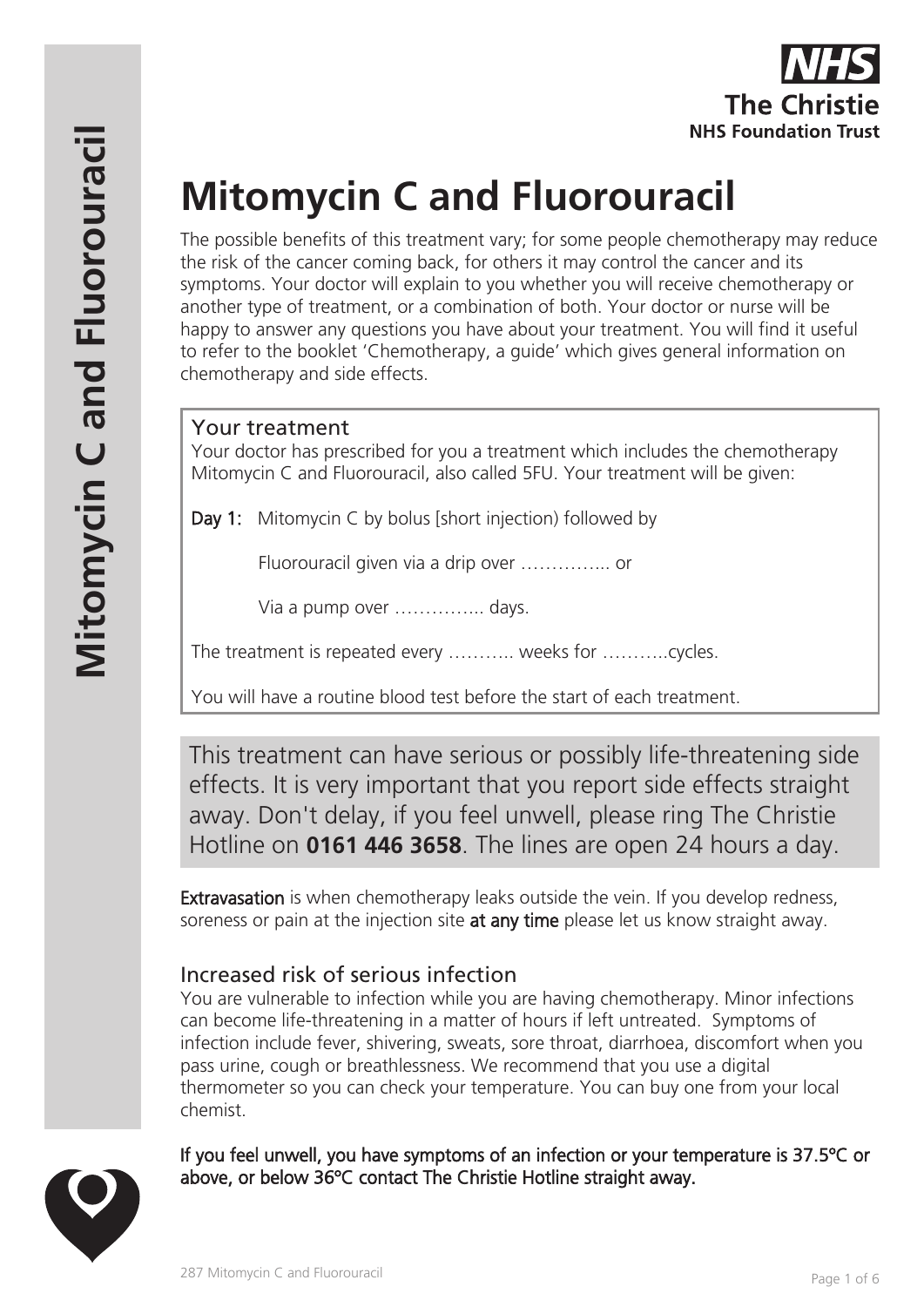## Possible side effects

Chemotherapy can cause many different side effects. Some are more likely to occur than others. Everyone is different and not everyone gets all the side effects. Most side effects are usually temporary, but in some rare cases they can be life-threatening. It is important to tell your hospital doctor or nurse about any side effects so they can be monitored and, where possible, treated.

## • Chest pain or stroke (Warning!)

A small number of patients receiving 5-Fluorouracil (5FU) or capecitabine can experience chest pain (angina) or rarely have a heart attack. Extremely rarely this may lead to death. Other complications such as stroke or mini-stroke can happen but are exceptionally rare. If you develop any of these symptoms you should contact your hospital doctor for advice. In an emergency you should go immediately to your nearest accident and emergency department.

## Common side-effects (more than 1 in 10)

### • Anaemia (low number of red blood cells)

While having this treatment you may become anaemic. This may make you feel tired and breathless. Let your doctor or nurse know if these symptoms are a problem. You may need a blood transfusion.

#### • Bruising or bleeding (Warning!)

This treatment can reduce the production of platelets which help the blood clot. Let your doctor know if you have any unexplained bruising or bleeding, such as nosebleeds, bloodspots or rashes on the skin, and bleeding gums. You may need a platelet transfusion.

#### • Nausea and vomiting (sickness)

The severity of this varies from person to person. Anti-sickness medication may be given along with your chemotherapy to prevent this. You may also be given anti-sickness tablets to take at home. If you continue to feel or be sick, contact your GP or this hospital, because your anti-sickness medication may need to be changed or increased.

## • Diarrhoea (Warning!)

If this becomes a problem while you are having treatment, anti-diarrhoea tablets can be bought from a pharmacy or prescribed by your GP for a temporary period until this is resolved. If the problem persists contact this hospital. Ask the staff for a copy of Eating - help yourself which has some useful ideas about diet when you are having treatment.

#### • Lethargy

Some chemotherapy may make you feel tired and lacking in energy. It can be frustrating when you feel unable to cope with routine tasks. If you do feel tired, take rest and get help with household chores. If necessary, take time off work. Gentle exercise such as walking can be beneficial.

#### • Watery eyes

Your eyes may also water. Often, this will improve in time and needs no specific treatment but if you have ongoing symptoms please discuss this with your doctor or nurse.

#### • Sore mouth

Your mouth may become sore or dry, or you may notice small mouth ulcers during this treatment. Drinking plenty of fluids and cleaning your teeth regularly and gently with a soft toothbrush can help to reduce the risk of this happening. We can prescribe a mouthwash for you to use during treatment. You can dilute this with water if your mouth is sore. Ask your doctor or nurse for further advice. There is also general mouth care information in the chemotherapy booklet. If you continue to have a sore mouth, please contact The Christie Hotline.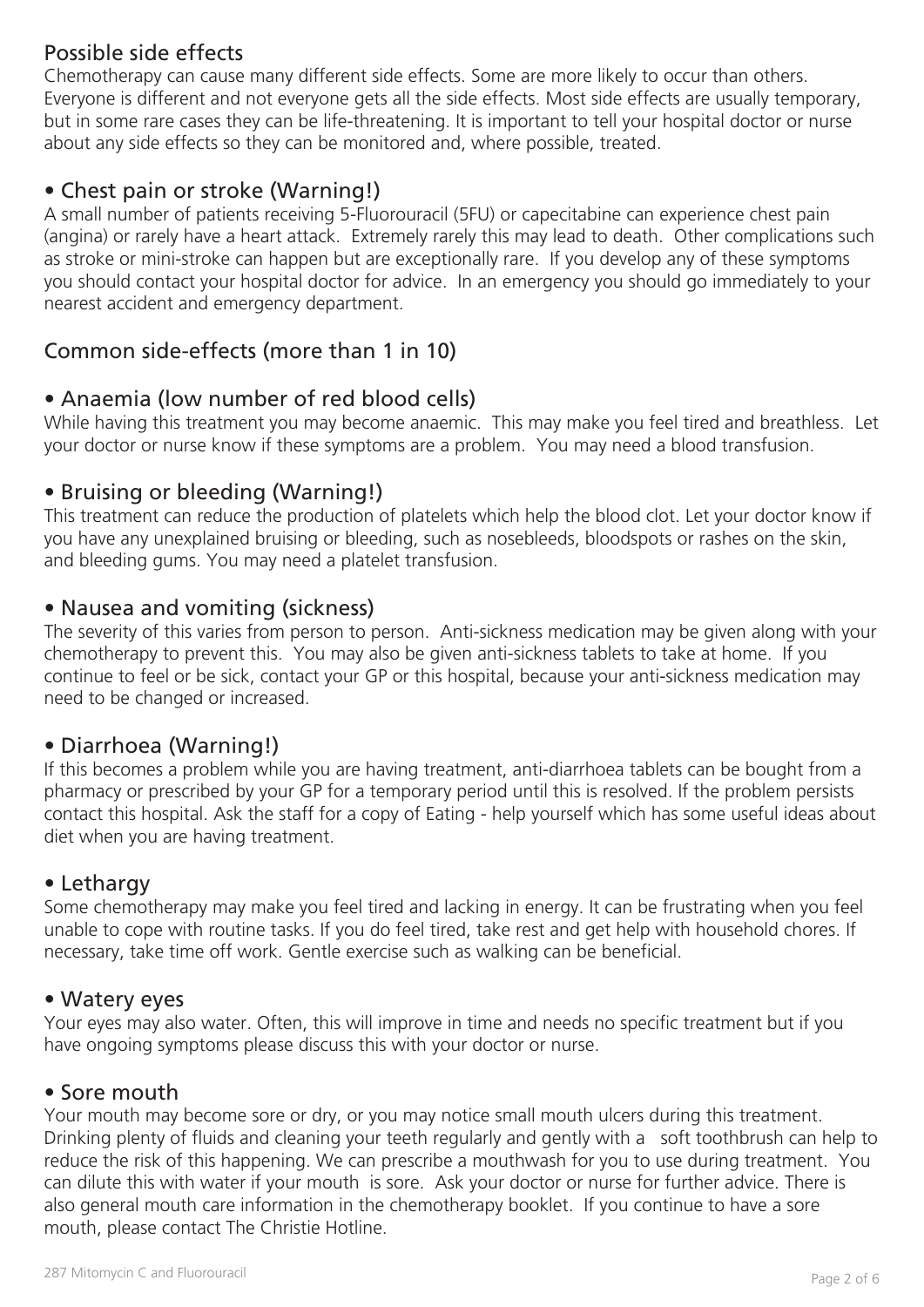## • Skin and nail changes

PPE (palmar-plantar erythema): The skin on your hands and feet may become very dry, red and sore with some cracking. Tell your doctor. Cream and tablets can be prescribed to help. Your chemotherapy dose may need to change. Try to keep your hands and feet cool and if possible, uncovered.

Hyperpigmentation: Less commonly, your skin may appear darker in colour or lightly tanned, especially around the joints. This is known as hyperpigmentation. Asian and African-Caribbean people may develop noticeable light patches on their skin. The skin will return to normal when treatment is finished.

Increased sensitivity to the sun: Your skin will tan or burn in the sun more easily. Sit in the shade, avoid too much sun and use a high factor sunblock cream and wear a hat.

Nail changes: You may have a blue tinge or darkening of the nails, flaking of the nails or pain and thickening of the area where the nail starts growing.

#### • Darkening of the veins

Fluorouracil can irritate the vein wall and can cause discolouration. So you may get brown marks along the course of the vein where the drip was inserted, and your arm can also become itchy. This will usually fade over time. Please tell your hospital doctor at your next appointment if you have any problems.

#### • Hair thinning

Some hair loss may occur during treatment although this is unlikely. It is advisable to avoid perms, colours, use of hot brushes and vigorous, frequent washing that could increase hair loss. Please remember that this is a temporary side effect and your hair will grow back when your treatment is completed. Very rarely, hair loss can be permanent.

The cancer information centre offers a coping with hair loss service to all patients where support, information and advice will be given. Drop in, contact 0161 446 8100 or email informationcentre@christie.nhs.uk. Information about the wig service can also be found here and vouchers for wigs can also be obtained for eligible patients. The wig room provides a drop in service, please see The Christie leaflet 'The wig fitting service' for further information.

The Maggie's Centre runs a Talking Heads hair loss support workshop for anyone who is anticipating or experiencing hair loss (both men and women). These sessions cover the practicalities of hair loss as well as offering support with its emotional impact. Contact Maggie's on 0161 641 4848 or email manchester@maggiescentres.org.

## Rare side effects (less than 1 in 100)

## Serious and potentially life-threatening side effects

In a small proportion of patients chemotherapy can result in very severe side effects which may rarely result in death. The team caring for you will discuss the risk of these side effects with you.

## • Testing for DPD deficiency

The body makes enzymes which break down chemotherapy drugs so that chemotherapy doesn't build up in the body and cause severe side-effects. A very small percentage of the population (approximately 1 in 20), either don't produce or produce less of an enzyme called DPD which would normally break down the chemotherapy drugs 5FU and capecitabine. This is called DPD deficiency. Reduced production of DPD is not an issue in day-to-day life, but it might mean that some patients experience severe and sometimes life-threatening side effects after 5FU or Capecitabine chemotherapy is given. Patients with DPD deficiency are more likely to develop severe mouth ulcers and diarrhoea and very low bloods counts increasing vulnerability to life threatening infections.

Continued...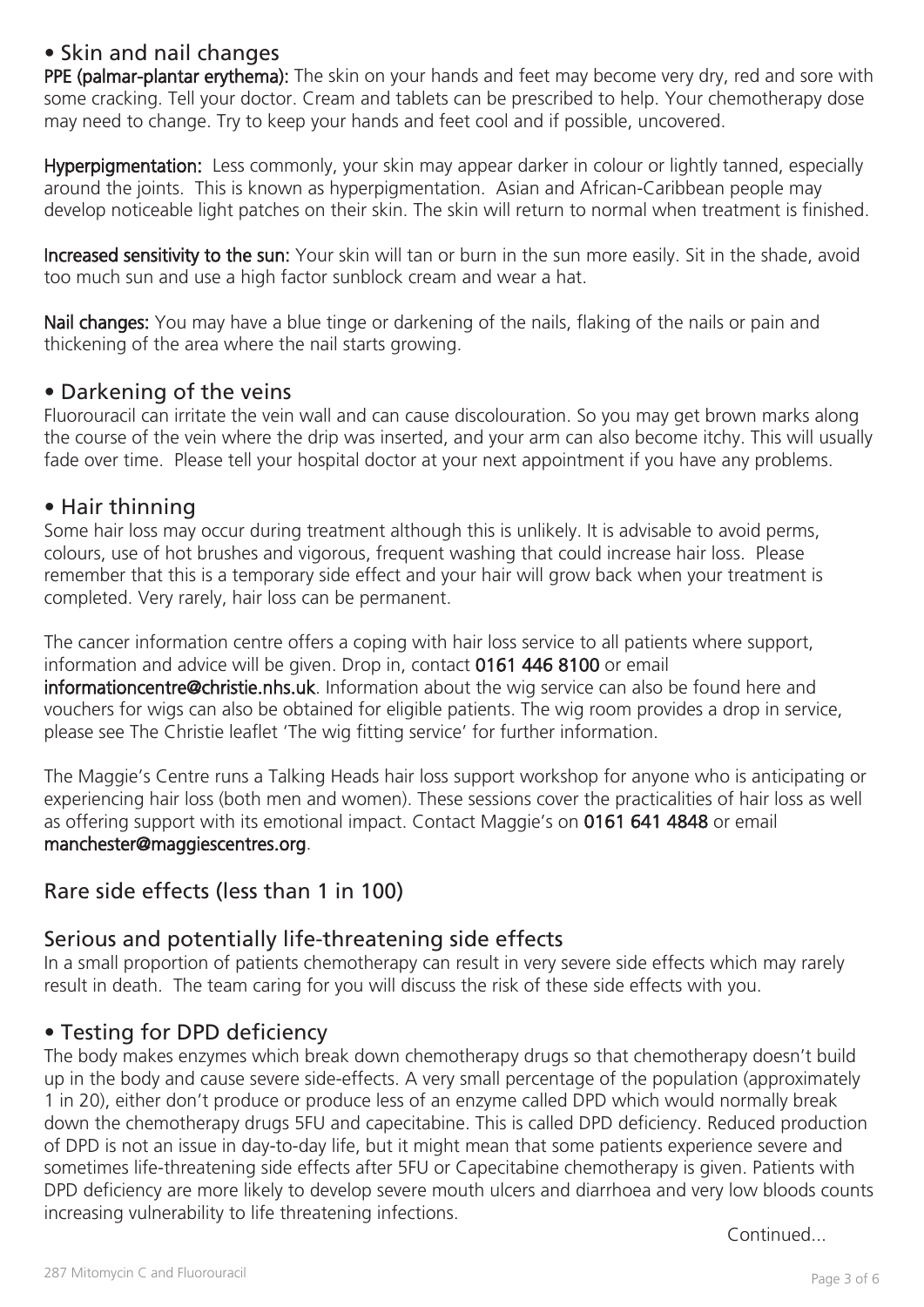In order to check that it is safe for you to have this treatment, your team will be arranging a one off blood test. This test checks for some of the commonest abnormalities which can cause DPD deficiency. Your medical team will discuss the test results with you and can confirm whether you will be able to go ahead with your planned chemotherapy, or whether any changes need to be discussed.

Although DPD testing identifies many patients who are at risk of severe side-effects from 5FU and capecitabine, it does not identify all at risk patients. Severe and sometimes life-threatening side-effects can occur in patients who have had a normal test result. Therefore it is important that patients receiving chemotherapy monitor their symptoms carefully and contact The Christie Hotline if they become unwell.

## Sex, contraception and fertility

Protecting your partner and contraception We recommend that you or your partner use a condom during sexual intercourse while you are having the course of chemotherapy. Chemotherapy is dangerous to unborn babies and this will also protect you and your partner from any chemotherapy drugs that may be present in semen and in the vagina. If you suspect that you may be pregnant please tell your doctor immediately.

Fertility This chemotherapy may affect your ability to have children. Your doctor or nurse should have discussed this with you. If not, please ask them before you start treatment.

#### Late side effects

Some side effects may become evident only after a number of years. In reaching any decision with you about treatment, the potential benefit you receive from treatment will be weighed against the risks of serious long term side effects to the heart, lungs, kidneys and bone marrow. With some drugs there is also a small but definite risk of developing another cancer. If any of these problems specifically applies to you, the doctor will discuss these with you and note this on your consent form.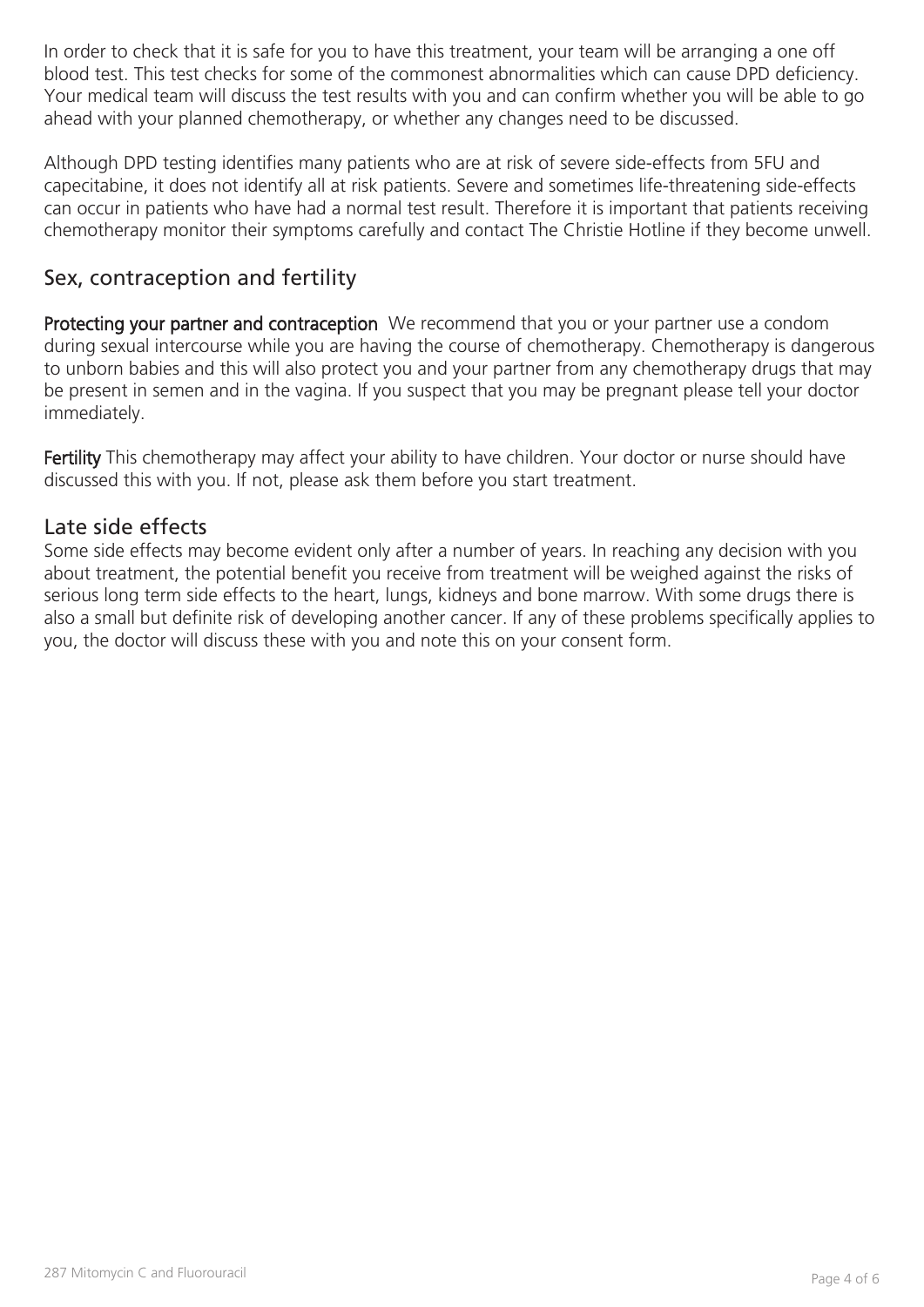## **Contacts**

If you have any general questions or concerns about your treatment, please ring the area where you are having treatment:

Administration enquiries - 0161 918 7606/7610 Chemotherapy nurse - 0161 918 7171 Clinical trials unit - 0161 918 7663

For advice ring The Christie Hotline on 0161 446 3658 (24 hours)

Your consultant is: .....................................................................

Your hospital number is: ...........................................................

Your key worker is: ....................................................................